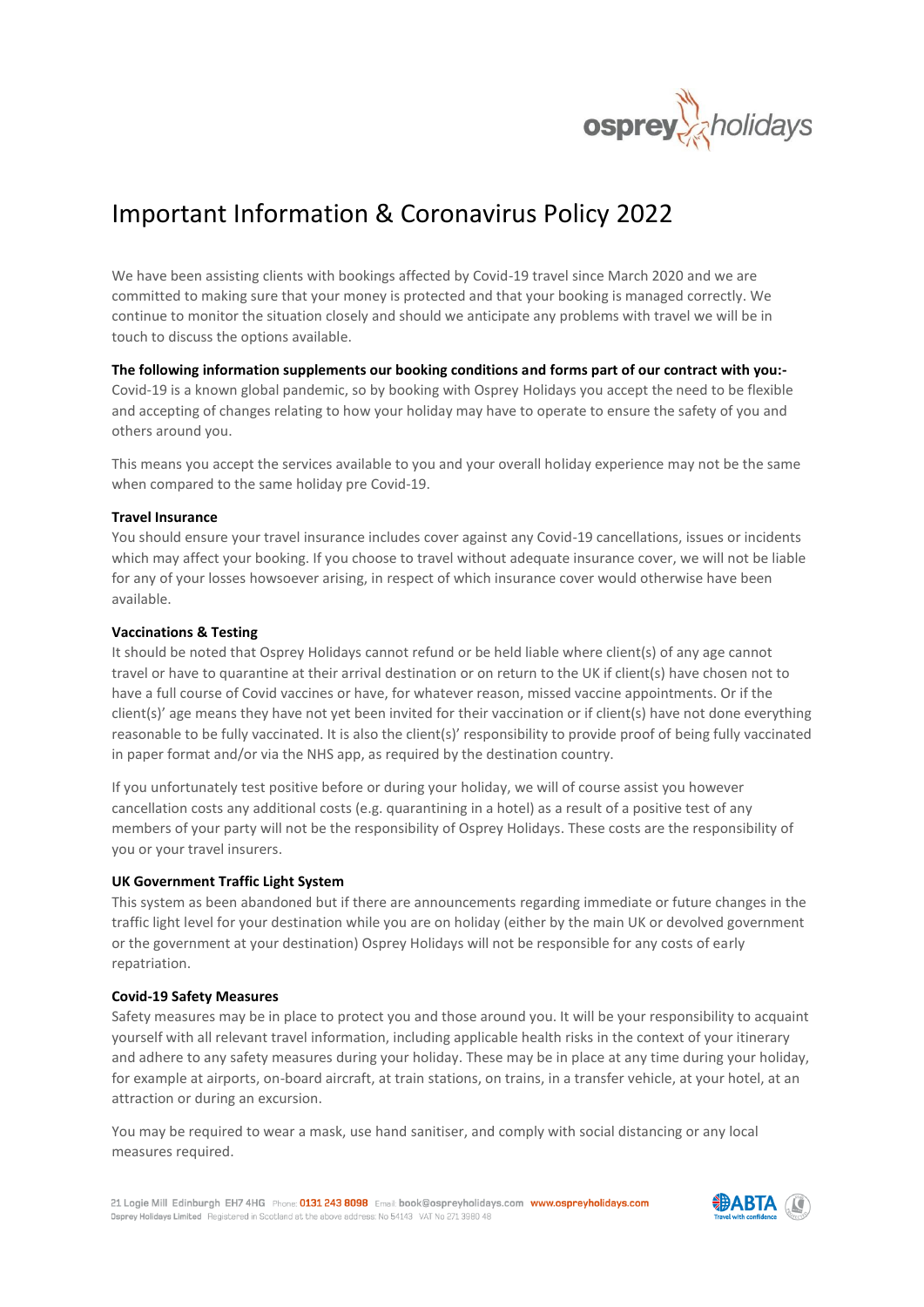You may also require proof of a vaccine and/or negative Covid test and be subject to other types of health and temperature screening tests.

You may be required to quarantine on arrival in any destination on your itinerary and/or once you return to the UK.

These are examples and this list is not exhaustive.

## **Hotel Restaurants & Breakfast**

The restaurant service in your hotel may have changed and many hotels will be using menu choices instead a buffet; we cannot guarantee which at the time of booking. Restaurants at hotels often require tables to be pre-booked instead of a walk-in service, we recommend that you do this as soon as possible to avoid disappointment. Some hotels may be operating a take-away breakfast or delivering breakfast to your room.

#### **Facilities, Attractions & Tours**

Access to hotel pools and spa services, if previously featured, may be restricted or unavailable because of Covid-19 and often require prebooking. There may be other unexpected changes to hotel facilities or services because of Covid-19. There may also be changes to tours, excursions and events that may mean they are unable to operate or will operate in a way that complies with local or national Covid-19 requirements. A change or cancellation of a specific tour or event, or a closure of a service that does not constitute a significant change to your holiday does not qualify for a full holiday refund.

#### **Holiday Documents**

Please check all your documents carefully and let us know if any changes need to be made. Your first and surnames on your documents must be exactly the same as your passport. Please have photographic ID with you for hotel check-in, even in the UK.

Passports British Citizens need a valid passport; it is recommended to have a minimum of six months validity from the date of arrival at your destination. Please check gov.uk.

#### **Visas & Forms**

It is your responsibility before you travel to ensure you have the correct visa and Passenger Locator Form if necessary for the destination you are visiting and for returning to the UK. We are not responsible for any issues which arise from not obtaining the correct visas, not providing the appropriate forms or accurate information.

#### **APIS (Passport Information)**

All airlines and some trains. ferry operators and Eurotunnel require this information prior to departure, therefore please fill out our online APIS form as soon as possible which can be found here: [www.ospreyholidays.com/apis](http://www.ospreyholidays.com/apis)

#### **Airport Check-in**

Check-in times vary, as a rough guide: International Flights: check-in at least 3 hours before departure. European and Domestic Flights: check-in at least 2 hours before departure.

#### **Car Hire**

If your holiday includes car hire then you must carry both parts of your driving licence and a valid credit card in the renter's name. If the driver does not have a licence or credit card then you will not be allowed the car. Please visit gov.uk before you travel to check if any forms or passes are required.

#### **City Tax**

Many destinations now require you to pay a local city tax. This needs to be paid directly to the hotel (often in cash) upon check out.

## **Special Needs/Assistance**

If anyone travelling has special requirements for your transport or hotel then you must let us know in advance and we will do our best to ensure the supplier is able provide these for you. If you do not advise us fully of any

21 Logie Mill Edinburgh EH7 4HG Phone: 0131 243 8098 Email: book@ospreyholidays.com www.ospreyholidays.com Osprey Holidays Limited Registered in Scotland at the above address: No 54143 VAT No 271 3980 48